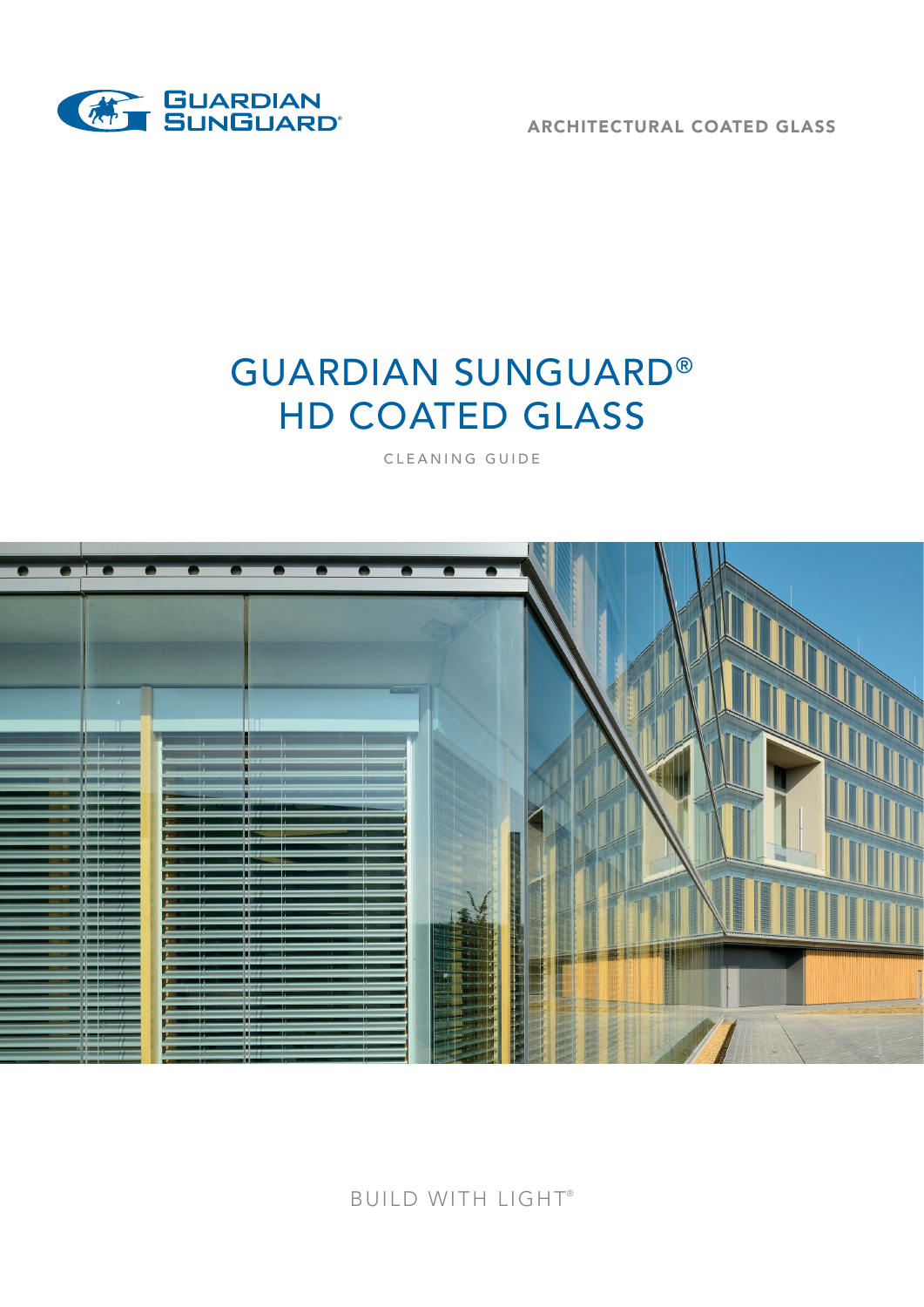### Introduction

Architectural glass products must be properly cleaned during construction activities and as a part of routine maintenance in order to maintain visual and aesthetic clarity. Glass products can be permanently damaged if improperly cleaned. Improper cleaning could negatively affect the coating's optical and functional properties. Please follow the guidelines outlined in this document when cleaning SunGuard® HD coated glass products.

### Condensate\* recommended cleaning guidelines

Use mild, fast-drying household spray glass cleaning solutions with ammonia and water. Ammonia concentration not to exceed 1.5% of weight.

Use a lint-free paper cloth that is non abrasive or a soft cotton cloth without seams, buttons, plastic or metal parts.

Pre-moisten glass surface with water or cleaning solution to loosen dried dirt and debris before attempting to wipe it away – never scrape with a metal blade or tool.

NEVER use abrasive household detergents as cleaning agents.

NEVER attempt to remove debris/ dirt from the glass by using a scraper or razor blade.

NEVER allow water or cleaning solution residue to dry on the glass. Long-term exposure to acidic or basic cleaners may cause damage to the coated surface.

NEVER trap abrasive particles between the cloth and the glass surface while wiping away the cleaning solution.

\* please refer to the Extended Cleaning Guidelines on page 3-4 which are part of this document

## Quick reference guide to Cleaning Architectural Coated glass products

#### The following are things to DO:

- DO clean glass when dirt and residue appear
- DO determine if coated glass surfaces are exposed
- DO exercise special care when cleaning coated glass surfaces
- DO avoid cleaning tinted and coated glass surfaces in direct sunlight
- DO start cleaning at the top of the building and continue to lower levels
- DO soak the glass surface with a clean water and soap solution to loosen dirt and debris
- DO use a mild, non-abrasive commercial window cleaning solution
- DO use a squeegee to remove all of the cleaning solution
- DO dry all cleaning solution from window gaskets, sealants and frames
- DO clean one small window and check to see if procedures have caused any damage
- DO be aware of and follow the glass supplier's specific cleaning recommendations
- DO caution other trades against allowing other materials to contact the glass
- DO watch for and prevent conditions that can damage the glass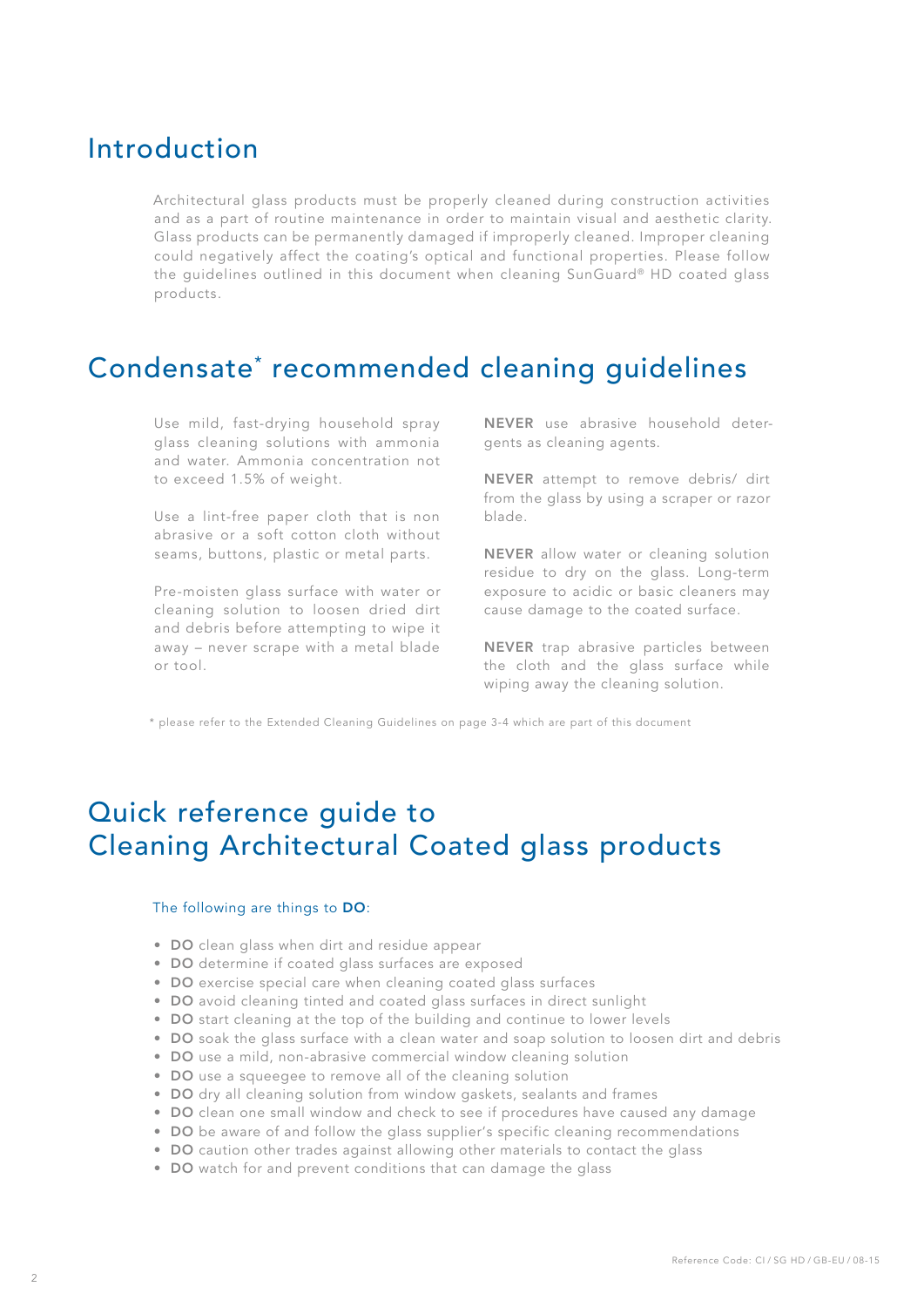#### The following are things to NOT DO:

- DO NOT use scrapers of any size or type for cleaning glass
- DO NOT allow dirt and residue to remain on glass for an extended period of time
- DO NOT begin cleaning glass without knowing if a coated surface is exposed
- DO NOT clean tinted or coated glass in direct sunlight
- DO NOT allow water or cleaning residue to remain on the glass or adjacent materials
- DO NOT begin cleaning without rinsing excessive dirt and debris
- DO NOT use abrasive cleaning solutions or materials
- DO NOT allow metal parts of cleaning equipment to contact the glass
- DO NOT trap abrasive particles between the cleaning materials and the glass surface
- DO NOT allow other trades to lean tools or materials against the glass surface
- DO NOT allow splashed materials to dry on the glass surface

#### Extended Cleaning Guidelines

Architectural glass products must be properly cleaned during construction activities and as a part of routine maintenance in order to maintain visual and aesthetic clarity. Since glass products can be permanently damaged if improperly cleaned, glass producers and fabricators recommend strict compliance with the following procedures for properly cleaning glass surfaces.

As dirt and residue appear interior and exterior glass surfaces should be thoroughly cleaned. Concrete or mortar slurry that runs down (or is splashed on) glass can be especially damaging and should be washed off as soon as possible. Before proceeding with cleaning determine whether the glass is clear, tinted or reflective. Surface damage is more noticeable on reflective glass as compared with other glass products. If the reflective surface is exposed either on the exterior or interior special care must be taken when cleaning, as scratches to the reflective glass surface can result in coating removal and a visible change in light transmittance. Cleaning tinted and reflective glass surfaces in direct sunlight should be avoided since the surface temperature can be excessively hot for optimum cleaning. Cleaning should begin at the top of the building and continue to the lower levels to reduce the risk of leaving residue and cleaning solutions on glass at the lower levels. Cleaning procedures should also ensure that the wind is not blowing the cleaning solution and residue onto already cleaned glass.

Cleaning during construction activities should begin with soaking the glass surfaces with clean water and soap solution to loosen dirt or debris. Using a mild non-abrasive commercial window washing solution, uniformly apply the solution to the glass surfaces with a brush, strip washer or other non-abrasive applicator. Immediately following the application of the cleaning solution a squeegee should be used to remove all of the cleaning solution from the glass surface. Care should be taken to ensure that no metal parts of the cleaning equipment touch the glass surface and that no abrasive particles are trapped between the glass and the cleaning materials. All water and cleaning solution residue should be dried from window gaskets, sealants and frames to avoid the potential for deterioration of these materials as the result of the cleaning process.